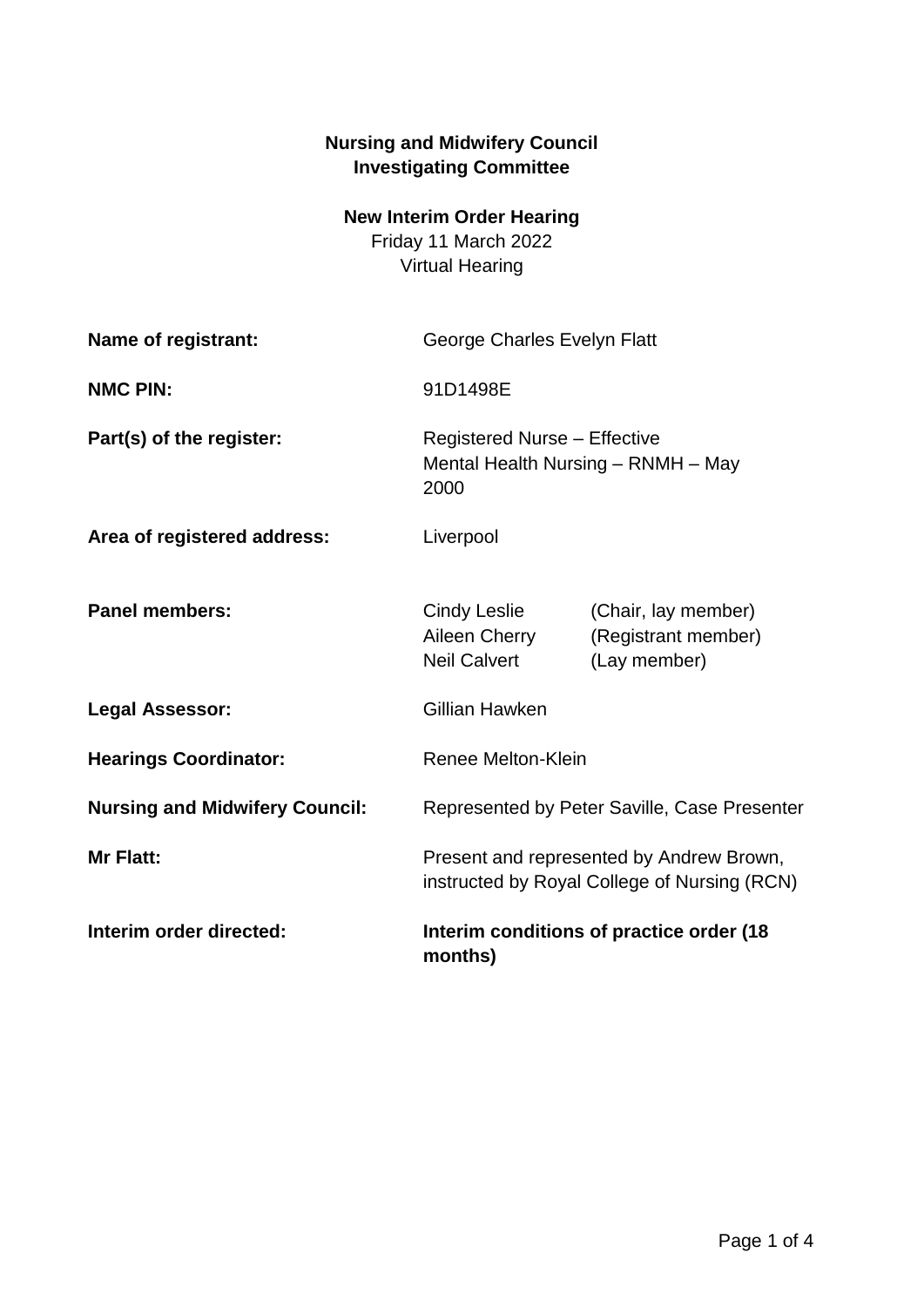## **Decision and reasons on interim order**

The panel decided to make an interim conditions of practice order for a period of 18 months.

The panel has determined that the following conditions are proportionate and appropriate:

*'For the purposes of these conditions, 'employment' and 'work' mean any paid or unpaid post in a nursing, midwifery or nursing associate role. Also, 'course of study' and 'course' mean any course of educational study connected to nursing, midwifery or nursing associates.*

- 1. You must ensure that you are supervised by a registered nurse of band 6 or above (or equivalent) at any time you are working. Such supervision must consist of fortnightly meetings to discuss and review:
	- a. Your understanding of professional boundaries and the need to maintain them
	- b. Your interactions with any patients that you have discharged and/or any interactions you have undertaken with current patients other than in an exclusively clinical context
- 2. Prior to any NMC review hearing or meeting you must send your case officer a report from the registered nurse referred to in condition 1 commenting in particular on the matters referred to in 1a. and 1b.
- 3. Prior to any NMC review hearing or meeting you must send your case officer a reflection commenting specifically on the matters referred to in 1a. and 1b.
- 4. You must keep us informed about anywhere you are working by:
	- a. Telling your case officer within seven days of accepting or leaving any employment.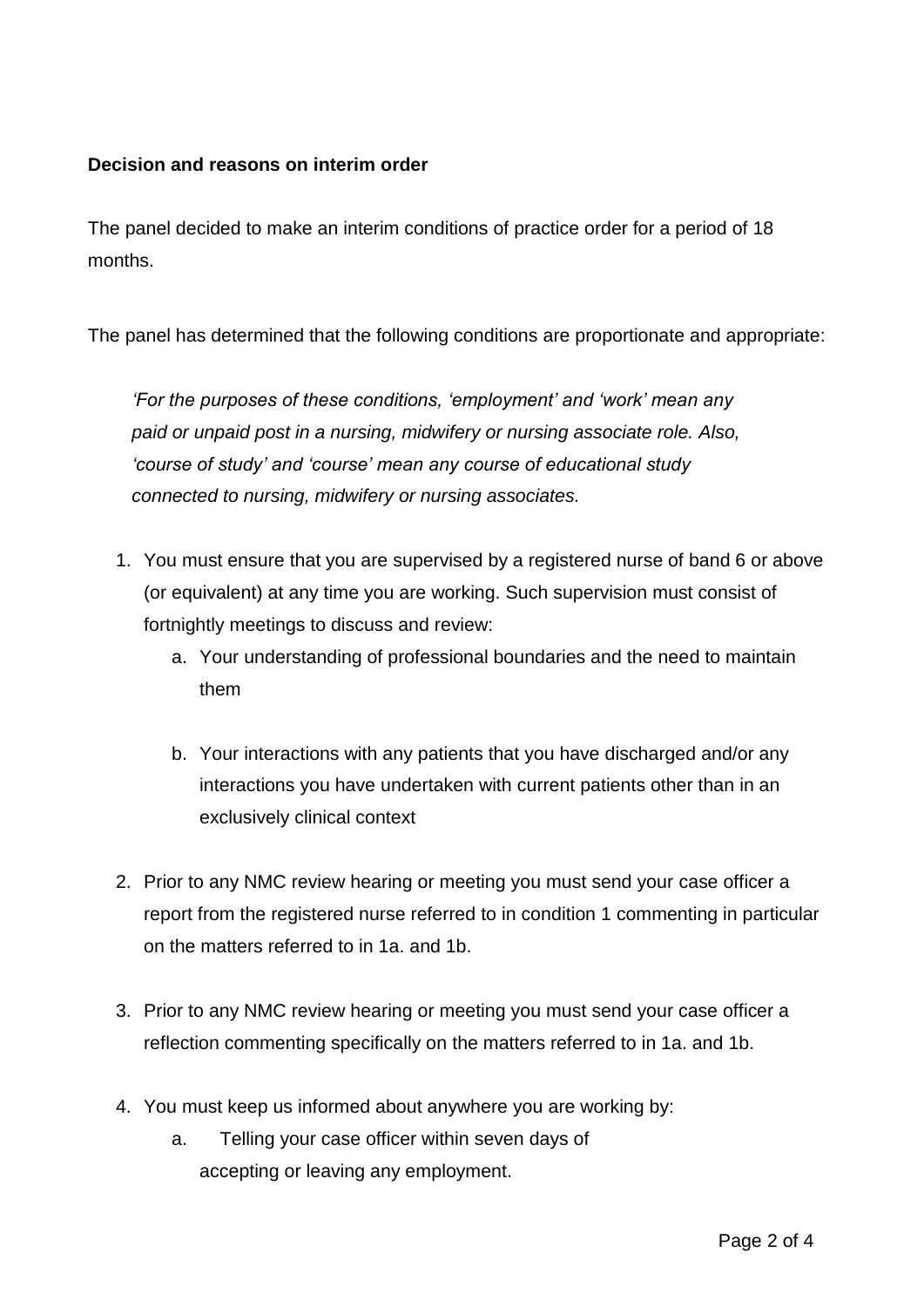- b. Giving your case officer your employer's contact details.
- 5. You must keep us informed about anywhere you are studying by:
	- a. Telling your case officer within seven days of accepting any course of study.
	- b. Giving your case officer the name and contact details of the organisation offering that course of study.
- 6. You must immediately give a copy of these conditions to:
	- a. Any organisation or person you work for.
	- b. Any agency you apply to or are registered with for work.
	- c. Any employers you apply to for work (at the time of application).
	- d. Any establishment you apply to (at the time of application), or with which you are already enrolled, for a course of study.
	- e. Any current or prospective patients or clients you intend to see or care for on a private basis when you are working in a self-employed capacity
- 7. You must tell your case officer, within seven days of your becoming aware of:
	- a. Any clinical incident you are involved in.
	- b. Any investigation started against you.
	- c. Any disciplinary proceedings taken against you.
- 8. You must allow your case officer to share, as necessary, details about your performance, your compliance with and / or progress under these conditions with:
	- a. Any current or future employer.
	- b. Any educational establishment.